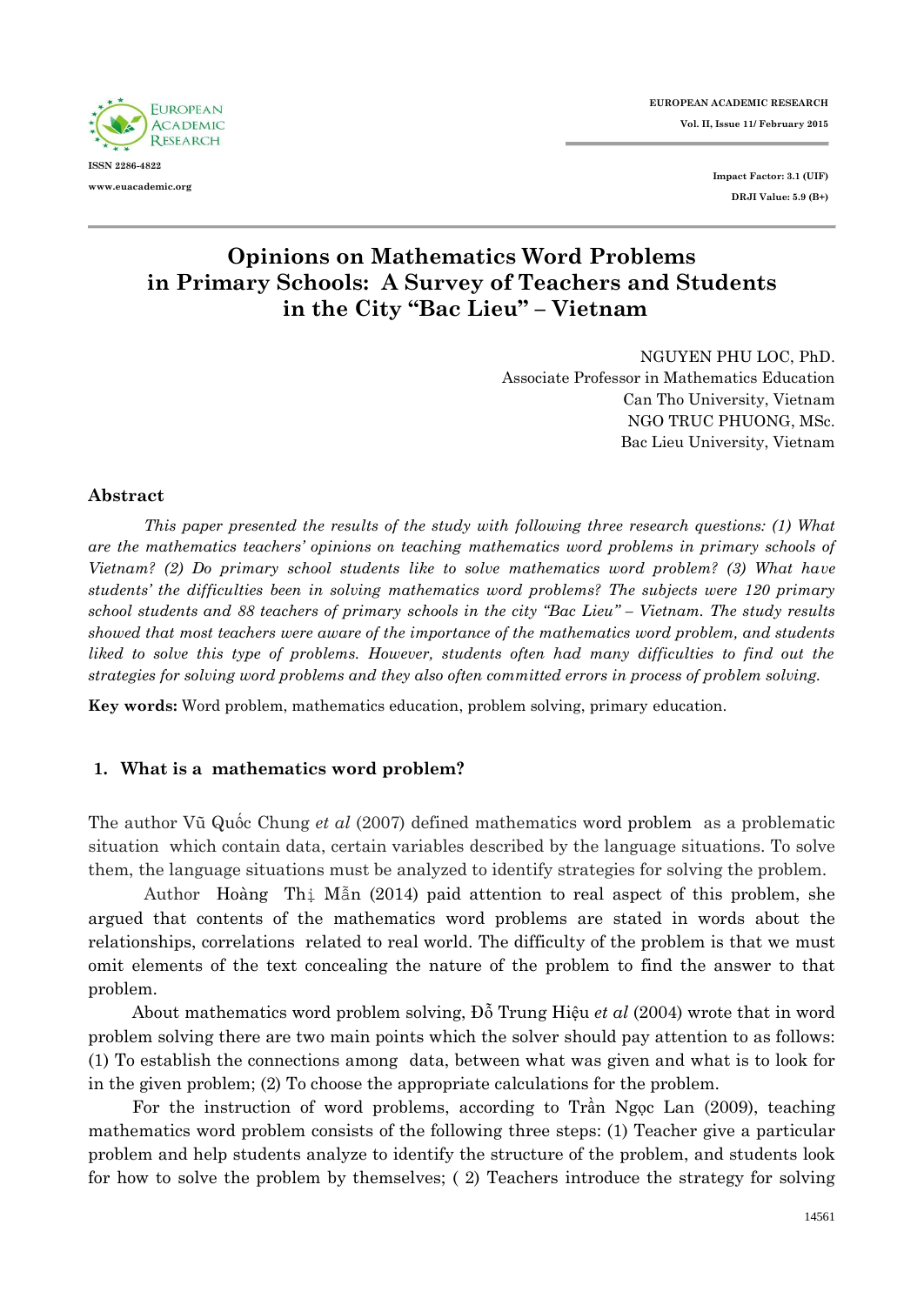the problem and write the solution of the problem, students observe steps of the solution of the problem and draw useful notions on the solution; (3) Teacher generalize how to solve the problem, and students do some applications relating to the type of the given problem.

# **2. Purpose of the research**

In the Vietnamese primary schools, students get acquainted with word problems of mathematics from Grade 1 to Grade 5 - the final Grade of the primary school. Vietnam. In order to know partly teachers and students' opinions towards teaching and learning mathematics word problems, in this study, we conducted the study with below *three research questions:*

- *(1) What are the mathematics teachers' opinions on teaching mathematics word problems in primary schools of Vietnam?*
- *(2) Do primary school students like to solve mathematics word problem?*
- *(3) What have students' the difficulties been in solving mathematics word problems?*

# **3. Methodology**

- *Questionnaire:* We used a questionnaire to get primary education teachers' opinions on teaching mathematics word problems, and another questionnaire for primary school students.
- *Subjects:*

+ 88 primary school teachers who have been teaching in primary schools of City "Bac Lieu", Vietnam.

+ 120 primary school students who are studying in primary schools of City "Bac Lieu", Vietnam.

The survey was carried out in 2014.

# **4. Results and discussion**

# *4.1. Mathematics word problems in primary schools of Vietnam: A survey of teachers (the answer to research question 1)*

# *1. How important are mathematics word problems in the primary education?*

The results surveyed showed that most of the teachers agreed that mathematics word problems play an important role in the primary education (see Table 1).

**Table 1:** The importance of mathematics word problem in primary schools

|             |            | $(N=88)$      |
|-------------|------------|---------------|
| Important   | Normal     | Not important |
| 86 (97.7 %) | $2(0.3\%)$ | $0.0\%$       |

*2. What have you done to teach mathematics word problem solving to your students?*

Table 2 showed activities which teachers often carried out in teaching mathematics word problems. Nearly all of teachers surveyed paid attention to developing students' basic skills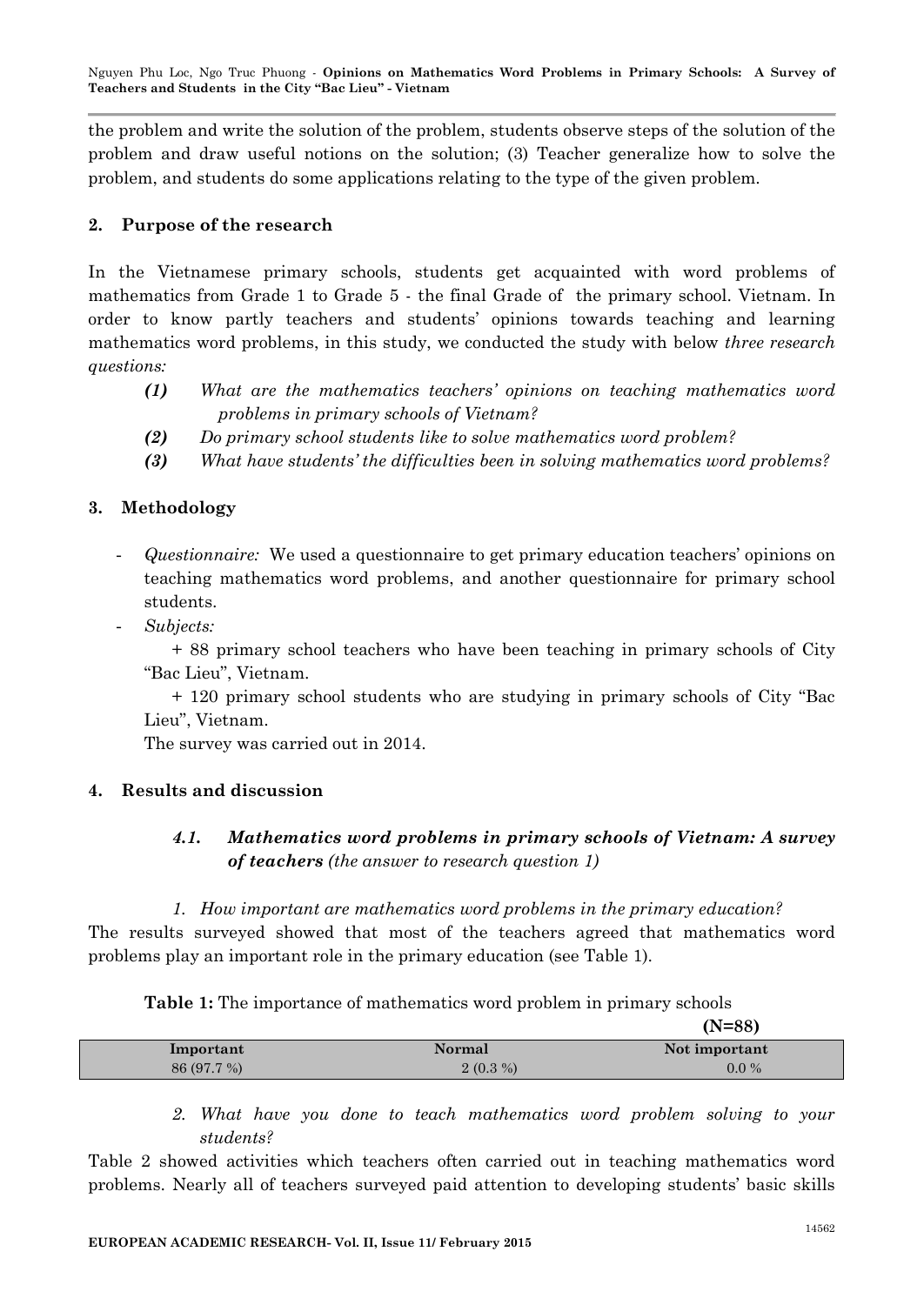Nguyen Phu Loc, Ngo Truc Phuong *-* **Opinions on Mathematics Word Problems in Primary Schools: A Survey of Teachers and Students in the City "Bac Lieu" - Vietnam**

for solving a word problem regularly. However, only about 34% teacher often extended the given problems.

**Table 2:** Teaching *mathematics word problem solving* to the students of primary schools

| $(N=88)$                                                                                       |                        |
|------------------------------------------------------------------------------------------------|------------------------|
|                                                                                                | <b>Teachers agreed</b> |
| I often guide students how to solve a problem by five – step process (understanding a          |                        |
| problem, summarizing a problem, looking strategies for solving a problem, write the            | 84 (95.4%)             |
| solution of a problem, checking the solution of a problem)                                     |                        |
| I often train my students how to analyze of a problem                                          | 84 (95.4%)             |
| I often train my students how to summarize a problem                                           | 83 (94.3%)             |
| I often train my student how to find out strategies for solving a problem                      | 81 (92.1%)             |
| I often train my students how to write the solution of a problem                               | 81 (92.1%)             |
| I often train my students how to check the solution of a problem                               | 61(69.3%)              |
| I often require students to look for different methods of finding the solution of a<br>problem | 59 (67.0%)             |
| I often teach my students skills of calculations                                               | 74 (84.1%)             |
| I often extend or generalize given problems                                                    | $30(34.1\%)$           |

*3. What errors have your students often made in mathematics word problem solving?*

Table 3 presented the results of the teachers' opinions on errors which their students have committed. About 58% teachers agreed that their students often confused types of problems and over 45% teachers had the same opinion that their students often misunderstood word problems.

**Table 3:** Students' the errors in mathematics word problem solving

|                                                                          | $(N=88)$               |
|--------------------------------------------------------------------------|------------------------|
| <b>Errors of students</b>                                                | <b>Teachers agreed</b> |
| Misunderstand problems                                                   | $40(45.5\%)$           |
| Don't make use of all of what given to look for strategies for a problem | $22(25.0\%)$           |
| Confuse types of problems                                                | 51 (57.95%)            |
| Make mistakes in their calculations                                      | 29 (32.9%)             |
| Make errors relating to measurement units                                | $(9.1\%)$<br>8         |

*4.2. Students' attitude towards solving mathematics word problems (the answer to research question 2)*

About students' attitude towards solving mathematics word problems, Table 4 showed that most of students liked to solve mathematics word problems.

| Table 4 : How interesting students have been to solve mathematics word problems |  |
|---------------------------------------------------------------------------------|--|
|---------------------------------------------------------------------------------|--|

|                       |                | $(N=120)$  |  |
|-----------------------|----------------|------------|--|
| <b>Strongly liked</b> | <b>Liked</b>   | Disliked   |  |
| $33(27.5\%)$          | $67.5\%$<br>81 | $6(5.0\%)$ |  |